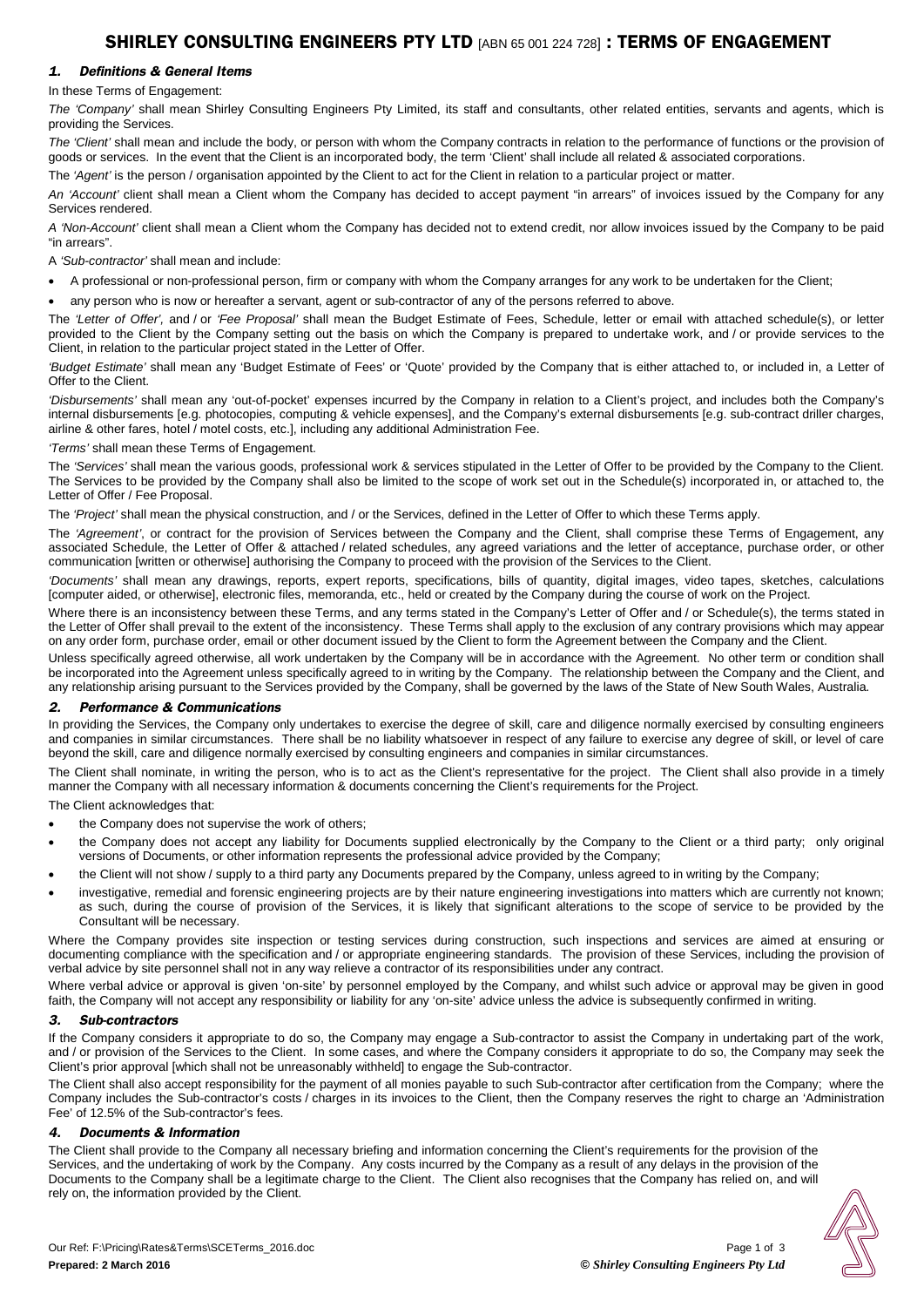# SHIRLEY CONSULTING ENGINEERS PTY LTD [ABN 65 001 224 728] : TERMS OF ENGAGEMENT

### *4.1. Electronic Copies of Documents*

Unless specifically agreed otherwise, electronic versions of any Documents will only be provided in PDF format, with security applied to not permit manipulation. In addition, Documents shall remain the property of the Company and will not be supplied to the Client / third party without the specific agreement of the Company.

Further, where electronic versions of any Documents produced by the Company are provided, the same are supplied in good faith and on the basis that the Client / recipient will not use, or distribute copies [or parts thereof] of the Documents without specific permission from the Company.

Any unauthorised distribution of the Documents, or parts thereof, will be considered a breach of the Company's copyright and / or confidentiality.

The Company does NOT accept any responsibility, or liability, for any Documents electronically transmitted.

# *4.2. Diaries and Documents*

The originals of any Documents held by the Company will not be surrendered to a court under any circumstances and only copies of Documents or records will be provided in response to a subpoena. Where copies of the Company's Documents or records are provided to a court [under a subpoena or otherwise], the Company will obliterate any material which, in the Company's opinion, does not directly relate to the matter in hand.

All expenses [including all fees & disbursements] associated with the provision of the Company's records and / or Documents to a court shall be paid to the Company by the Client, or person / organisation issuing the subpoena. Where the quantum of the expenses cannot be determined prior to the provision of the documents referred to in the subpoena, the person / organisation issuing the subpoena shall provide the Company with an irrevocable undertaking to pay the Company's expenses / estimated fees, before the records and / or Documents are provided to the court.

# 5. Proposals & Fees

GST [Goods & Services Tax] is generally payable on the Services provided by the Company. As such, unless the Letter of Offer specifically states that GST has been included in any Budget Estimate provided, then GST has NOT been included in the Budget Estimate.

#### *5.1. Time / Rates*

Where the Letter of Offer states that the Company's offer is on a 'Time / Rates' basis, the charges made by the Company to the Client will be based on the Company's current rates for personnel & equipment, the actual quantities of work performed, the time expended by the Company and / or its Subcontractors in providing the Services and any 'out-of-pocket' expenses [or Disbursements] incurred, plus an administrative charge where relevant.

The Client acknowledges that the Company's computer & other records of the amount of time expended and costs incurred during the provision of the Services shall be proof of the work undertaken and the charges made by the Company.

Any Budget Estimate provided on a 'Time / Rates' basis is NOT a Lump Sum, or Fixed Price amount. The Budget Estimate may also need revision [sometimes extensively] during the progress of the work and the provision of the Services.

Any Budget Estimate provided by the Company is based on the Company's perception of the Client's requirements and limited Services required at the time of preparing the estimate; as such, the Budget Estimate provided is only a 'supposition' of the actual Services, or Services required to be provided. *5.2. Lump Sum*

Where the Letter of Offer states that the fee is a 'Lump Sum' amount [or a series of 'Lump Sum' amounts], the 'Lump Sum' fee offered to the Client assumes that:

- the various materials, services, plans, etc., specified in the Letter of Offer are supplied by the Client at the time and place designated, and at no cost to the Company;
- the Lump Sum is only for the provision of the particular Services and work set out in the Letter of Offer.

Should any activity, or work, be required in addition to the Services set out in the Letter of Offer, the Company will charge for such additional work at either varied 'Lump Sum' amounts [after agreement between the Company & the Client], or on a 'Time / Rates' basis as set out above.

The Lump Sum does not apply to any Disbursements incurred by the Company on behalf of a Client.

### *5.3. Authorisation of Work & Fee Deposit*

The Agreement shall be deemed to be established once the Client, or its Agent, provides to the Company a letter of acceptance, purchase order, or other communication [written or otherwise] that refers to the Company's Letter of Offer and, where requested, payment of any Retainer or 'Fee Deposit'. The Company reserves the right to require a 'Fee Deposit' to be paid by a 'Non-Account' Client prior to the Company commencing work on the Project; such 'Fee Deposit' shall be treated as an 'advance' on the fees / costs to be incurred by the Company and is NOT refundable. The 'fee deposit' shall also be maintained for the duration of the project, and may need to be varied in accordance with the Services to be undertaken by the Company.

#### *5.4. Variations*

Should the Client vary the Services, and / or scope of work required [either orally, or in writing], and the Company agrees to undertake the varied work, then all such work will be considered as a 'Variation' to the original Agreement. Similarly, should the Company find it necessary to vary the Services, and / or the amount of professional time required to complete the work and / or to provide the Services, the Company shall be entitled to a 'Variation'.

The Company will charge the Client for any 'Variation' at the Company's current rates for personnel & equipment, together with any additional Disbursements.

# *5.5. Authorisation of Variations*

Where the Company finds it necessary to vary the Services and / or scope of work, the Company will endeavour to advise the Client within a reasonable time [usually 7 days] of the need for the 'Variation'. There may however be occasions where the Company cannot provide the 7 days notice. The Client's formal instruction to proceed with the 'Variation' shall be assumed from either:

- the Client issuing a letter of acceptance, purchase order, email, or other communication [either verbally or in writing] that refers to, and accepts the Company's request for a 'Variation';
- the Client's Agent providing the Company with an instruction, either verbally or in writing, to proceed with the additional and / or varied work.

The Client also acknowledges that the Company's computer & other records [including phone records] of a Client's instruction to carry out the varied work, shall be proof of the Client's instruction for the Company to proceed with the 'Variation'.

Where the Company is unable to provide the 7 days notice, the Company will endeavour to advise the Client verbally, and / or by email / facsimile, of the need for a 'Variation'.

Where the Client decides to not authorise the 'Variation', then the Company reserves the right to either:

- complete the work already authorised which can be completed, with any reports / Documents incorporating any appropriate limitation clauses, or
- immediately cease work and require the Client to immediately pay all costs incurred to the date of cessation of work.

# *5.6. Stand By & Retainer Fees*

The Company reserves the right to charge a 'Stand By' fee or rate, where a staff member is required to hold themselves available on particular days for meetings, conferences and court attendances. Unless specifically varied in the Company's Letter of Offer, the 'Stand By' rate will be charged for the number of days the staff member is on call, irrespective of any other charges made by the Company.

Where a lump sum 'Retainer' is stated in the Company's Letter of Offer, the 'Retainer' is payable 'in advance', and:

- only the purchase of an 'option' on the part of a Client to use the Company's services;
- separate to, and not discounted against, any other 'Time / Rates', or 'Lump Sum' charges by the Company.